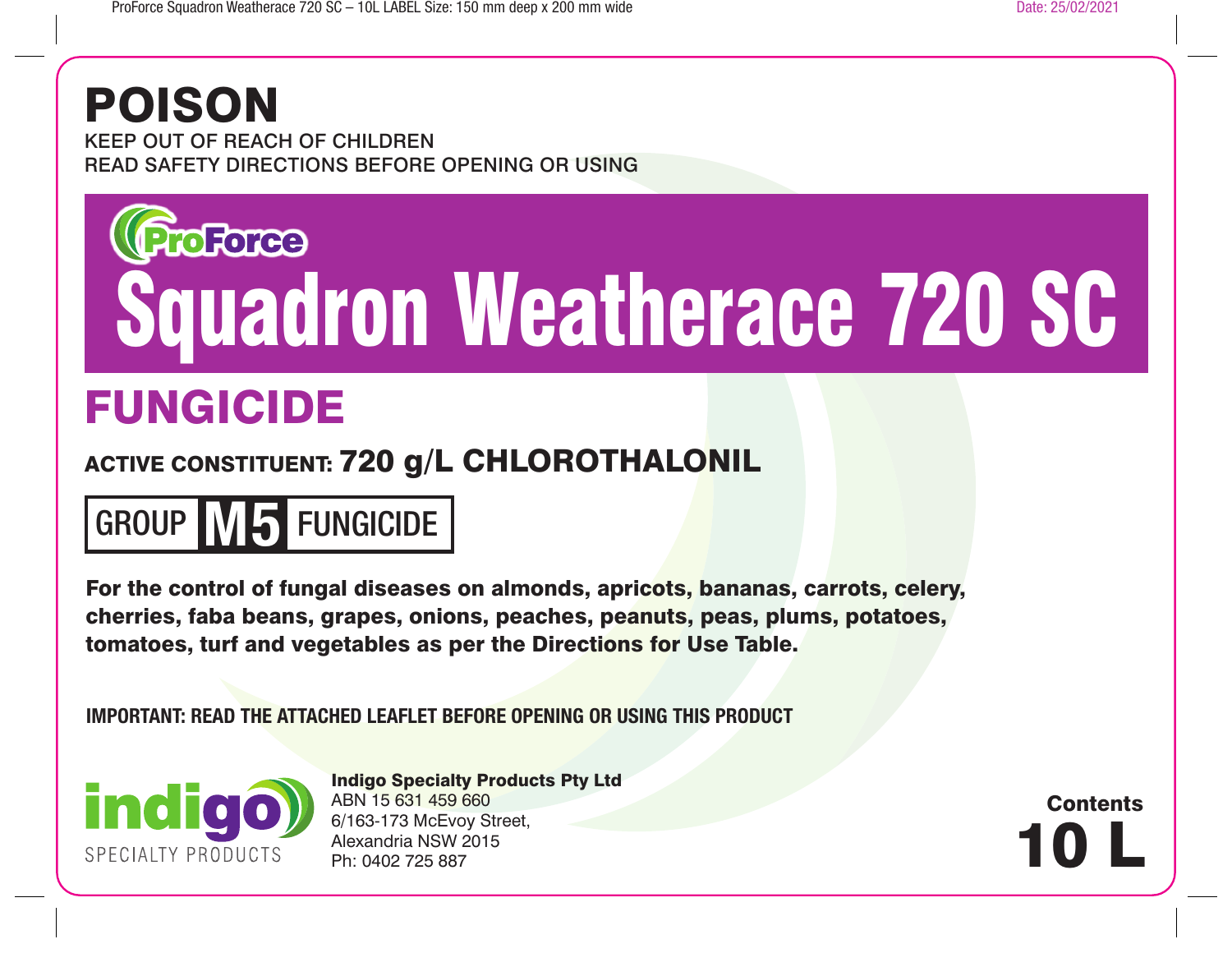## (CroForce Squadron Weatherace 720 SC

### **FUNGICIDE**

#### **STORAGE AND DISPOSAL**

Store in the closed, original container in a dry, well-ventilated area, as cool as possible. Do not store for prolonged periods in direct sunlight. Triple rinse containers before disposal. Add rinsings to spray tank. Do not dispose of undiluted chemicals on- site. If recycling, replace cap and return clean containers to recycler or designated collection point. If not recycling, break, crush or puncture and deliver empty packaging to an approved waste management facility. If an approved waste management facility is not available bury the empty packaging 500 mm below the surface in a disposal pit specifically marked and set up for this purpose clear of waterways, desirable vegetation and tree roots, in compliance with relevant Local, State or Territory government regulation. Do not burn empty containers or product.

#### **SAFETY DIRECTIONS**

Attacks eyes and skin. Avoid contact with eyes and skin. DO NOT inhale spray mist. Repeated exposure may cause allergic disorders. Sensitive workers should wear protective clothing.

When preparing spray and using prepared spray wear cotton overalls buttoned to the neck and wrist, washable hat, elbow- length PVC gloves and goggles and disposable mist mask covering mouth and nose. If clothing becomes contaminated with product or wet with spray remove clothing immediately. If product on skin immediately wash area with soap and water. If product in eyes, wash out immediately with water. After use and before eating, drinking or smoking, wash hands, arms and face thoroughly with soap and water. After each day's use, wash gloves, goggles and contaminated clothing.

#### **FIRST AID**

If poisoning occurs contact a doctor or Poisons Information Centre. Phone Australia 13 11 26, New Zealand 0800 764 766. If swallowed, do NOT induce vomiting.

#### **SDS**

Additional information is listed in the safety data sheet (SDS). A safety data sheet for SQUADRON WEATHERACE 720 SC is available from Indigo Specialty Products Pty Ltd on request.

#### **Fatal if inhaled.**

IF INHALED: Remove victim to fresh air and keep at rest in a position comfortable for breathing. See urgent medical attention.

#### **Suspected of causing cancer.**

If exposed or concerned: Get medical advice.

#### **CONDITIONS OF SALE**

Seller warrants that the product conforms to its chemical description and is reasonably fit for the purposes stated on the label when used in accordance with directions under normal conditions of use. No warranty (other than non-excludable statutory warranties) of merchantability or fitness for a particular purpose, express or implied, extends to the use of the product contrary to label instructions, or under off-label permits not endorsed by Indigo Specialty Products Pty Ltd or under abnormal conditions. Indigo Specialty Products Pty Ltd accepts no liability for any loss or damage arising from incorrect storage, handling or use.



### IN A TRANSPORT **EMERGENCY DIAL 000**

POLICE OR FIRE BRIGADE

SPECIALIST ADVICE IN AN EMERGENCY ONLY **0417 653 654** ALL HOURS – AUSTRALIA WIDE



**10L**

Batch No.

Date of **Manufacture** 

APVMA Approval No.: 65924/121711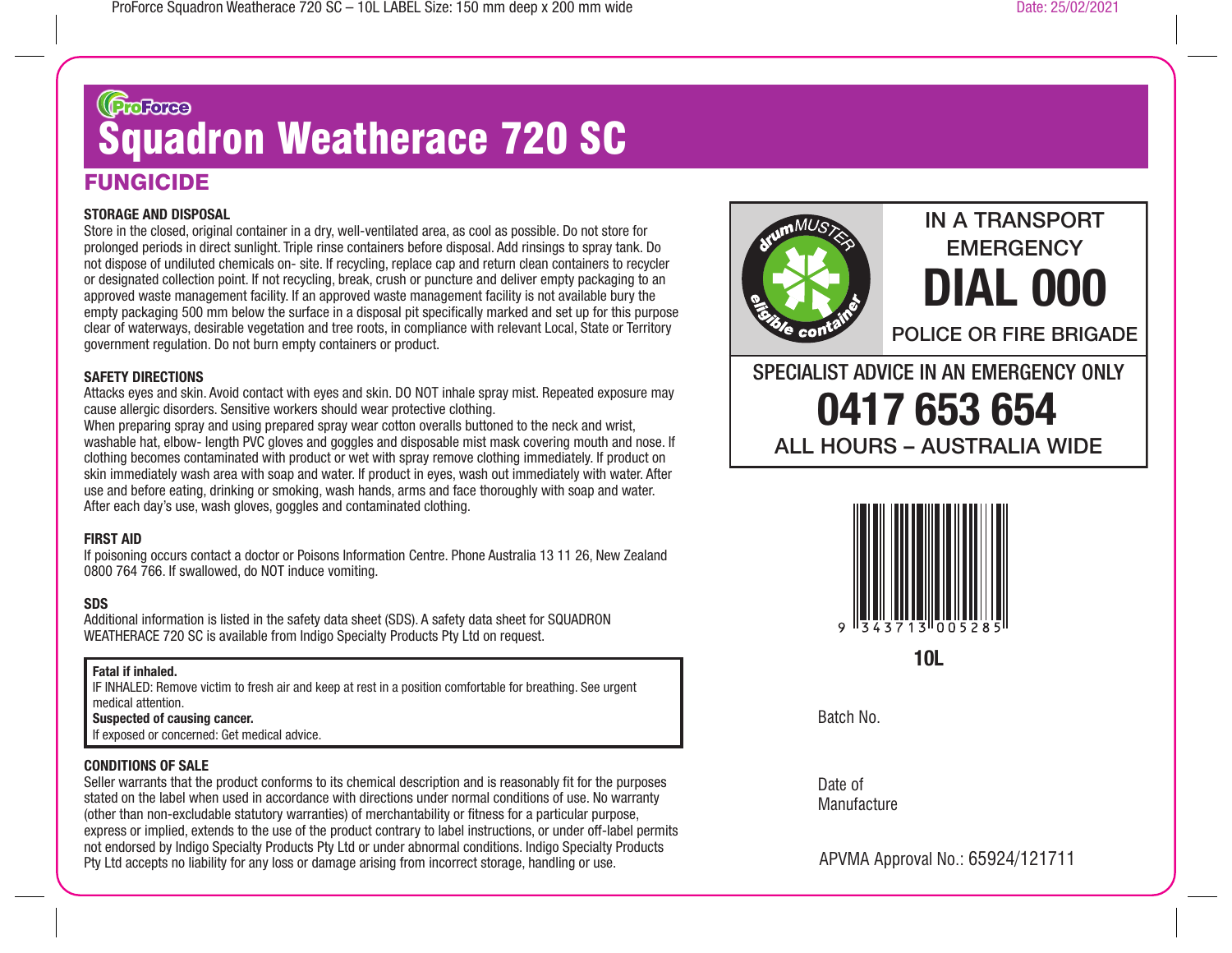## **Gro**Force Squadron Weatherace 720 SC

#### **DIRECTIONS FOR USE:**

**RESTRAINTS:** DO NOT mix spraying oils or wetting agents with this product. **For all stone fruit except Cherries, the following additional restraints apply:**

DO NOT use oils after bud-swell and during the season if SQUADRON WEATHERACE 720 SC is to be used after shuck fall. DO NOT tank mix SQUADRON WEATHERACE 720 SC with EC formulations when spraying after shuck fall.

DO NOT exceed 3.2 L of SQUADRON WEATHERACE 720 SC per hectare of crop.

#### **1. TREE AND VINE CROPS**

| <b>RATE</b><br>This table shows rates for dilute spraying.<br>For concentrate spraying refer to the Mixing/Application Section. |                                                                                                                               |                                             |                                 |                                                                                                                                                          | <b>CRITICAL COMMENTS</b><br>For uses in the table: Apply by dilute or concentrate spraying equipment. Apply the<br>same total amount of product to the target crop whether applying this product by                                                                                                                                                                           |              |
|---------------------------------------------------------------------------------------------------------------------------------|-------------------------------------------------------------------------------------------------------------------------------|---------------------------------------------|---------------------------------|----------------------------------------------------------------------------------------------------------------------------------------------------------|-------------------------------------------------------------------------------------------------------------------------------------------------------------------------------------------------------------------------------------------------------------------------------------------------------------------------------------------------------------------------------|--------------|
| <b>SITUATION &amp;</b><br><b>CROP</b>                                                                                           | <b>DISEASE</b>                                                                                                                | <b>STATE</b>                                | <b>RATE</b>                     | <b>WHP</b><br>(days)                                                                                                                                     | dilute or concentrate spraying methods. DO NOT use at rates greater than 5 times<br>the dilute spraying rate.                                                                                                                                                                                                                                                                 |              |
| Almonds                                                                                                                         | Shot-hole<br>(Stigmina carpophila),<br><b>Stone Fruit Rust</b><br>(Tranzschelia discolor)                                     | NSW,<br>Vic, Tas,<br>SA, WA<br>only         | 160 mL/100 L<br>Apply 2000 L/ha | $\overline{a}$                                                                                                                                           | Apply at bud-swell, bud-burst, pink bud, shuck fall, cap fall. Apply every 10-14 days.<br>Apply 1 week pre-harvest.                                                                                                                                                                                                                                                           |              |
| Apricots                                                                                                                        | Brown Rot - Fruit<br>(Monilinia fructicola).<br>Blossom Blight (Monilinia<br>laxa)                                            |                                             | $\overline{7}$                  | Apply at bud-swell, bud-burst, pink bud,<br>full bloom. Apply no later than 35 days pre-<br>harvest.<br>See also Additional Restraints for stone fruits. | Spray applications later than 35<br>days prior to harvest may result in<br>unacceptable fruit skin damage.<br>See also Additional Restraints for                                                                                                                                                                                                                              |              |
|                                                                                                                                 | Shot-hole<br>(Stigmina carpophila),<br><b>Stone Fruit Rust</b><br>(Tranzschelia discolor)<br>Freckle<br>(Venturia carpophila) |                                             |                                 |                                                                                                                                                          | Apply at bud-swell, bud-burst, pink bud,<br>shuck fall, cap fall, then every 10-14 days.                                                                                                                                                                                                                                                                                      | stone fruit. |
| <b>Cherries</b>                                                                                                                 | Brown Rot - Fruit<br>(Monilinia fructicola).<br>Blossom Blight (Monilinia<br>laxa)                                            | Qld.<br>NSW.<br>Vic. Tas.<br>SA. WA<br>only |                                 |                                                                                                                                                          | Apply at bud-swell, bud burst, pink bud, early blossom, and full bloom. Apply 3<br>weeks pre-harvest and 1 week pre-harvest.                                                                                                                                                                                                                                                  |              |
|                                                                                                                                 | Shot-hole<br>(Stigmina carpophila),<br><b>Stone Fruit Rust</b><br>(Tranzschelia discolor)                                     | <b>All States</b>                           |                                 |                                                                                                                                                          | Apply at bud-swell, bud burst, pink bud, shuck fall, cap fall, then every 10-14 days.<br>Apply 1 week pre-harvest.                                                                                                                                                                                                                                                            |              |
|                                                                                                                                 | Transit Rot (Rhizopus<br>stolonifer                                                                                           |                                             |                                 |                                                                                                                                                          | Apply 1 week pre-harvest.                                                                                                                                                                                                                                                                                                                                                     |              |
| <b>Nectarines</b>                                                                                                               | Shot-hole<br>(Stigmina carpophila)                                                                                            | All States<br>except<br>Qld                 | 160 mL/100 L<br>Apply 2000 L/ha | $\overline{7}$                                                                                                                                           | Apply at bud-swell, pink bud, shuck fall and then repeat each 14 days if weather<br>conditions favour disease. Apply no later than 35 days pre-harvest as unacceptable<br>fruit skin damage may occur. See also Additional Restraints for stone fruits.                                                                                                                       |              |
|                                                                                                                                 | Brown Rot - Fruit<br>(Monilinia fructicola),<br>Blossom Blight (Monilinia<br>laxa)                                            |                                             |                                 |                                                                                                                                                          | Apply at bud-swell, bud burst, pink bud, early blossom and full bloom. Apply no later<br>than 35 days pre-harvest as unacceptable fruit skin damage may occur. See also<br>Additional Restraints for stone fruits.                                                                                                                                                            |              |
| Peaches                                                                                                                         | Brown Rot - Fruit<br>(Monilinia fructicola),<br>Blossom Blight (Monilinia<br>laxa)                                            | <b>All States</b>                           | 160 mL/100 L<br>Apply 2000 L/ha |                                                                                                                                                          | Apply at bud-swell, pink bud, early blossom and full bloom. Apply no later than 35<br>days pre-harvest as unacceptable fruit skin damage may occur. See also Additional<br>Restraints for stone fruits.                                                                                                                                                                       |              |
|                                                                                                                                 | Shot-hole<br>(Stigmina carpophila),<br><b>Stone Fruit Rust</b><br>(Tranzschelia discolor)                                     |                                             |                                 |                                                                                                                                                          | Apply at bud-swell and continue at 7-14 day intervals. Apply no later than<br>35 days pre-harvest as unacceptable fruit skin damage may occur. See also<br>Additional Restraints for stone fruits.                                                                                                                                                                            |              |
|                                                                                                                                 | Leaf Curl<br>(Taphrina deformans)                                                                                             |                                             |                                 |                                                                                                                                                          | Apply at bud-swell and continue at 7-14 day intervals. In Qld spray only at<br>bud-swell. Apply no later than 35 days pre-harvest as unacceptable fruit skin<br>damage may occur. See also Additional Restraints for stone fruits.                                                                                                                                            |              |
| Grapes Note:<br>russeting of<br>some table<br>grape<br>varieties may<br>occur                                                   | Downy Mildew<br>(Plasmopara vricoLA),<br>Bunch Rot (Botrytis<br>cinerea)                                                      |                                             | 160-210 mL/100 L                | Dessert 7<br>Wine 14                                                                                                                                     | Spray at first appearance of the foliage disease. Apply at 7-14 day intervals<br>particularly during wet weather and periods of rapid growth.<br>For Bunch Rot, applications at early full bloom, two weeks later, at veraisson and two<br>weeks prior to harvest.<br>Table grapes: russeting of some varieties may occur. DO NOT apply after cap fall on<br>these varieties. |              |

| 1. TREE AND VINE CROPS - continued                                                              |                                                                                                |                                             |                                 |                       |                                                                                                                                                                                                                                                                                                                                                                                                                                                                                                                                                                                                                                                                                                                                                                  |  |
|-------------------------------------------------------------------------------------------------|------------------------------------------------------------------------------------------------|---------------------------------------------|---------------------------------|-----------------------|------------------------------------------------------------------------------------------------------------------------------------------------------------------------------------------------------------------------------------------------------------------------------------------------------------------------------------------------------------------------------------------------------------------------------------------------------------------------------------------------------------------------------------------------------------------------------------------------------------------------------------------------------------------------------------------------------------------------------------------------------------------|--|
| <b>SITUATION</b><br>& CROP                                                                      | <b>DISEASE</b>                                                                                 | <b>STATE</b>                                | <b>RATE</b>                     | <b>WHP</b><br>(days)  | <b>CRITICAL COMMENTS</b>                                                                                                                                                                                                                                                                                                                                                                                                                                                                                                                                                                                                                                                                                                                                         |  |
| Grapes<br>Note:<br>russeting of<br>some table<br>grape<br>varieties may<br>OCCUL<br>- continued | <b>Black Spot (Anthracnose)</b><br>(Elsinoe ampelina)                                          | All<br><b>States</b>                        | 210 mL/100 L                    | Dessert<br>Wine<br>14 | If Black Spot has occurred in the vineyard in any of the last three years, apply at<br>budburst and 14 days later when shoots are 10-15 cm long.<br>If wet/humid conditions persist spray again when shoots are 20-30 cm long to protect<br>new growth. Some initial minimal leaf damage on the new shoots of sensitive varieties<br>can occur if spray treatments are applied at budburst and in the first 14 days after<br>budburst. In vineyards with no history of Black Spot, make the first application as soon<br>as conditions favour the development of the disease on the foliage and then at 7-14<br>day intervals if wet/humid conditions persist. Applications up to cap-fall will not cause<br>russeting in table grape and dried fruit varieties. |  |
| Plums                                                                                           | Brown Rot - Fruit<br>(Monilinia fructicola),<br>Blossom Blight (Monilinia<br>laxa)<br>(NOT WA) | Qld.<br>NSW,<br>Vic, Tas,<br>SA, WA<br>only | 160 mL/100 L<br>Apply 2000 L/ha |                       | Apply at bud-swell, bud-burst, early blossom, pink bud and full bloom.                                                                                                                                                                                                                                                                                                                                                                                                                                                                                                                                                                                                                                                                                           |  |
|                                                                                                 | Shot-hole<br>(Stigmina carpophila),<br><b>Stone Fruit Rust</b><br>(Tranzschelia discolon)      | All<br><b>States</b>                        |                                 |                       | Apply at bud-swell, bud burst, shuck fall and cap fall.                                                                                                                                                                                                                                                                                                                                                                                                                                                                                                                                                                                                                                                                                                          |  |

#### **2. LEGUMES**

| <b>SITUATION &amp;</b><br><b>CROP</b> | <b>DISEASE</b>                                                                                                                                                                                                                                        | <b>STATE</b>                   | <b>RATE</b>      | <b>WHP</b><br>(days) | <b>CRITICAL COMMENTS</b>                                                                                                                                                                                                                                                                                                                                                                                                                                                                                            |  |
|---------------------------------------|-------------------------------------------------------------------------------------------------------------------------------------------------------------------------------------------------------------------------------------------------------|--------------------------------|------------------|----------------------|---------------------------------------------------------------------------------------------------------------------------------------------------------------------------------------------------------------------------------------------------------------------------------------------------------------------------------------------------------------------------------------------------------------------------------------------------------------------------------------------------------------------|--|
| Beans - Broad<br>(Faba)               | Chocolate Spot (Botrytis   All States<br>(Uromyces<br>fabae), Rust<br>viciae fabae)                                                                                                                                                                   |                                | $1.4 - 2.3$ L/ha |                      | Apply at first sign of disease on the leaves or if weather conditions indicate likely<br>incidence of disease. Repeat at 7-14 day intervals. Use the higher rate if the crop is<br>dense and disease pressure is high.                                                                                                                                                                                                                                                                                              |  |
| Peanuts                               | Early Leaf Spot<br>(Cercospora<br>arachidicola). Late Leaf<br>Spot (Cercosporidium<br><i>personatum</i> ), Peppery Leaf<br>Spot (Leptosphaerulina<br>trifoli).<br>Peanut Rust (Puccinia<br>arachidis), Net Blotch<br>(Didymosphaeria<br>arachidicola) | Qld.<br>NSW,<br>WA. NT<br>only | $1.1 - 1.8$ L/ha | -                    | Use higher rate when conditions favour leaf spot or when rust appears. DO NOT feed<br>peanut vines to livestock.<br>NSW, WA only: Commence application when disease first appears and repeat as<br>necessary to maintain control.<br><b>Qld only: North and South Burnett – Commence spraying when disease appears and</b><br>repeat when rain and warm moist nights are expected.<br>Atherton Tablelands - Commence application 4-6 weeks after planting and repeat<br>7-14 day intervals depending on conditions. |  |
| Peas                                  | Downy Mildew<br>(Peronospora viciae)                                                                                                                                                                                                                  | Qld, Tas,<br>WA only           |                  | 7                    | Apply at first sign of disease on the leaves or if weather conditions indicate likely<br>incidence of disease. Repeat at 7-14 day intervals. Use the higher rate if the crop is<br>dense and disease pressure is high.                                                                                                                                                                                                                                                                                              |  |

#### **3. VEGETABLES AND FRUIT**

| <b>SITUATION &amp;</b><br><b>CROP</b>                                                                                                  | <b>DISEASE</b>                                                             | <b>STATE</b>                   | <b>RATE</b>         | <b>WHP</b><br>(days) | <b>CRITICAL COMMENTS</b>                                                                                                                                                                                                                                                                                                                                                                                                 |
|----------------------------------------------------------------------------------------------------------------------------------------|----------------------------------------------------------------------------|--------------------------------|---------------------|----------------------|--------------------------------------------------------------------------------------------------------------------------------------------------------------------------------------------------------------------------------------------------------------------------------------------------------------------------------------------------------------------------------------------------------------------------|
| Bananas DO<br><b>NOT</b><br>apply to<br>bananas within<br>14 days of<br>applying an oil<br>based spray or<br>crop damage<br>will occur | Leaf Spot (Mycosphaerella<br>musicola)                                     | Qld.<br>NSW,<br>NT only        | $1.8$ L/ha          |                      | For North Qld: Spray every 14 days late January to end of March. Extend to 21 days<br>after March and then 28-35 days in the drier months of the year. For South Old: Spray<br>every 21 days from start of December to end of April. For NSW: Spray every 21 days<br>from end of November to end of May.<br>For WA: Spray every 10-14 days from November to end of May and extend to 14-21<br>days from May to November. |
|                                                                                                                                        |                                                                            | WA only                        | 1.5 L/ha            |                      |                                                                                                                                                                                                                                                                                                                                                                                                                          |
|                                                                                                                                        | Leaf Speckle<br>(Mycosphaerella musae)                                     | Qld.<br>NSW.<br>WA, NT<br>only | $3.0$ L/ha          |                      | Spray schedule same as for control of Leaf Spot. This product will not eradicate<br>infection already present but will prevent the spread of disease.                                                                                                                                                                                                                                                                    |
| Broccoli,<br><b>Brussel</b><br>sprouts,<br>Cabbages,<br>Cauliflowers                                                                   | <b>Ring Spot</b><br>(Mycosphaerella<br><i>brassicicola</i>                 | All<br><b>States</b>           | $1.8 - 3.5$ L/ha    | $\overline{7}$       | Apply at first sign of disease on the leaves or if weather conditions indicate<br>likely incidence of disease. Repeat at 14 day intervals. Use the higher rate if the crop is<br>dense and disease pressure is high.                                                                                                                                                                                                     |
| Artichoke<br>Globe                                                                                                                     | <b>Grey Mould</b><br>(Botrytis cinerea)                                    |                                | $1.8 - 2.3$<br>L/ha |                      | Apply at 7-10 day intervals as required. Use the higher rate if disease pressure<br>is high.                                                                                                                                                                                                                                                                                                                             |
| Capsicums<br>Peppers                                                                                                                   | Grey Mould (Botrytis<br>cinerea), Anthracnose<br>(Colletotrichum acutatum) |                                |                     |                      | Apply at 7-10 day intervals as required. Use the higher rate if disease pressure is high.                                                                                                                                                                                                                                                                                                                                |

 $\sim$  . . . . . .

#### **3. VEGETABLES AND FRUIT –** *continued*

| <b>CROP</b>                                                                                                                                     |                                                                                                                                                                                                                                                | <b>STATE</b>      | <b>RATE</b>                     | <b>WHP</b><br>(days)     | <b>CRITICAL COMMENTS</b>                                                                                                                                                                                                                                                                                                          |
|-------------------------------------------------------------------------------------------------------------------------------------------------|------------------------------------------------------------------------------------------------------------------------------------------------------------------------------------------------------------------------------------------------|-------------------|---------------------------------|--------------------------|-----------------------------------------------------------------------------------------------------------------------------------------------------------------------------------------------------------------------------------------------------------------------------------------------------------------------------------|
| Carrots                                                                                                                                         | Leaf Blight (Alternaria<br>dauci)                                                                                                                                                                                                              | All States        | $1.8$ L/ha                      | $\overline{7}$           | Commence application as soon as symptoms favour the development of the disease<br>and then spray every 7-14 days.                                                                                                                                                                                                                 |
| Celery                                                                                                                                          | Septoria Leaf Spot<br>(Septoria apiicola)                                                                                                                                                                                                      |                   |                                 | $\mathbf{1}$             | Apply every 7-14 days. Apply also to seedbeds.                                                                                                                                                                                                                                                                                    |
|                                                                                                                                                 | Cercospora Early Blight<br>(Cercospora apii)                                                                                                                                                                                                   | NSW.<br>WA only   | 1.2 L/ha                        |                          | Apply every 10-14 days.                                                                                                                                                                                                                                                                                                           |
| Cucurbits<br>(including<br>Cantaloupe,<br>Cucumber,<br>Honeydew,<br>Muskmelon,<br>Pumpkin,<br>Squash,<br>Rockmelon,<br>Watermelon,<br>Zucchini) | Downy Mildew<br>(Pseudoperonospora<br>cubensis).<br>Gummy Stem Blight<br>(Didymella bryoniae),<br>Anthracnose<br>(Colletotrichum orbiculare),<br>Leaf Blight (Alternaria<br>cucumerina),<br><b>Target Leaf Spot</b><br>(Cercospora citrullina) | <b>All States</b> | 1.6-2.5 L/ha                    | $\mathbf{1}$             | Apply on a 7 to 14 day schedule.<br>Apply rates towards the higher end of the recommended range at 7 day intervals when<br>disease pressure is high. Commence spray program early, at first true leaf and before<br>vining or flowering.<br>When used at these rates, SQUADRON WEATHERACE 720 SC will suppress Powdery<br>Mildew. |
|                                                                                                                                                 | Belly Rot (Rhizoctonia<br>solani)                                                                                                                                                                                                              |                   |                                 |                          | Suppression of Belly Rot will be obtained where fruit form on soil when sprayed using<br>the above foliar spray programme.                                                                                                                                                                                                        |
| Endive                                                                                                                                          | Grey mould (Botrytis<br>cinerea)                                                                                                                                                                                                               |                   | 1.8-2.3 L/ha                    |                          | Apply at 7-10 day intervals as required. Use the higher rate if disease pressure is high.                                                                                                                                                                                                                                         |
| <b>Leeks Shallots</b>                                                                                                                           | Purple Blotch (Alternaria<br>porri)                                                                                                                                                                                                            |                   |                                 |                          | Apply at first appearance of disease. Repeat at 7-10 day intervals, particularly during<br>wet weather.                                                                                                                                                                                                                           |
| <b>Okra</b>                                                                                                                                     | Leaf Disease/Spot                                                                                                                                                                                                                              | Qld, WA<br>only   |                                 |                          | Apply at first appearance of disease. Repeat at 7-10 day intervals.                                                                                                                                                                                                                                                               |
| Onions<br>(excluding<br>spring onions)                                                                                                          | Downy Mildew<br>(Peronospora destructor)                                                                                                                                                                                                       | All States        | 2.3 L/ha                        | 14                       | Apply at first sign of disease on the leaves or if weather conditions indicate likely<br>incidence of disease.<br>Repeat at 14 day intervals.                                                                                                                                                                                     |
| Potato                                                                                                                                          | <b>Early Blight or Target Spot</b><br>(Alternaria solani), Late<br><b>Blight or Irish Blight</b><br>(Phytophthora infestans)                                                                                                                   |                   | $1.1 - 1.8$ L/ha                | $\overline{\phantom{0}}$ | Spray at first sign of foliage disease or at flowering time, whichever is earlier. Spray<br>every 7-14 days until within 14 days of desiccation or harvest.                                                                                                                                                                       |
| Rhubarb                                                                                                                                         | Ascochyta Leaf Spot<br>(Ascochyta rhei)                                                                                                                                                                                                        | <b>All States</b> | 140 mL/100 L<br>Apply 2000 L/ha | $\overline{7}$           | Apply every 10-14 days.                                                                                                                                                                                                                                                                                                           |
| Radish                                                                                                                                          | Grey Mould (Botrytis<br>cinerea)                                                                                                                                                                                                               |                   | 1.8-2.3 L/ha                    | $\mathbf{1}$             | Apply every 7-10 day intervals as required. Use the higher rate if disease pressure is<br>high.                                                                                                                                                                                                                                   |
| Sweet Corn                                                                                                                                      | <b>Turcicum Leaf Blight</b><br>(Exserohilum turcicum)                                                                                                                                                                                          |                   |                                 |                          | Apply at first appearance of disease. Repeat at 7-10 day intervals.                                                                                                                                                                                                                                                               |
| Tomato                                                                                                                                          | Early Blight or Target Spot<br>(Alternaria solani), Leaf<br>Mould (Fulvia fulva),<br>Grey Leaf Spot<br>(Stemphylium solani),<br>Botrytis Rot or Grey Mould<br>(Botrytis cinerea)                                                               |                   |                                 |                          | Spray at first appearance of the foliage disease. Spray at 7-14 day intervals. Continue<br>into the picking season to obtain best results against Leaf Mould and Botrytis Rot.                                                                                                                                                    |
| <b>Water Cress</b>                                                                                                                              | Cercospora Leaf Spot                                                                                                                                                                                                                           | Qld, WA<br>only   |                                 |                          | Apply every 7-10 day intervals as required. Use the higher rate if disease pressure is<br>high.                                                                                                                                                                                                                                   |
|                                                                                                                                                 |                                                                                                                                                                                                                                                |                   |                                 |                          |                                                                                                                                                                                                                                                                                                                                   |

#### FUNGICIDE

 $\overline{\phantom{a}}$ 

 $\overline{\phantom{a}}$